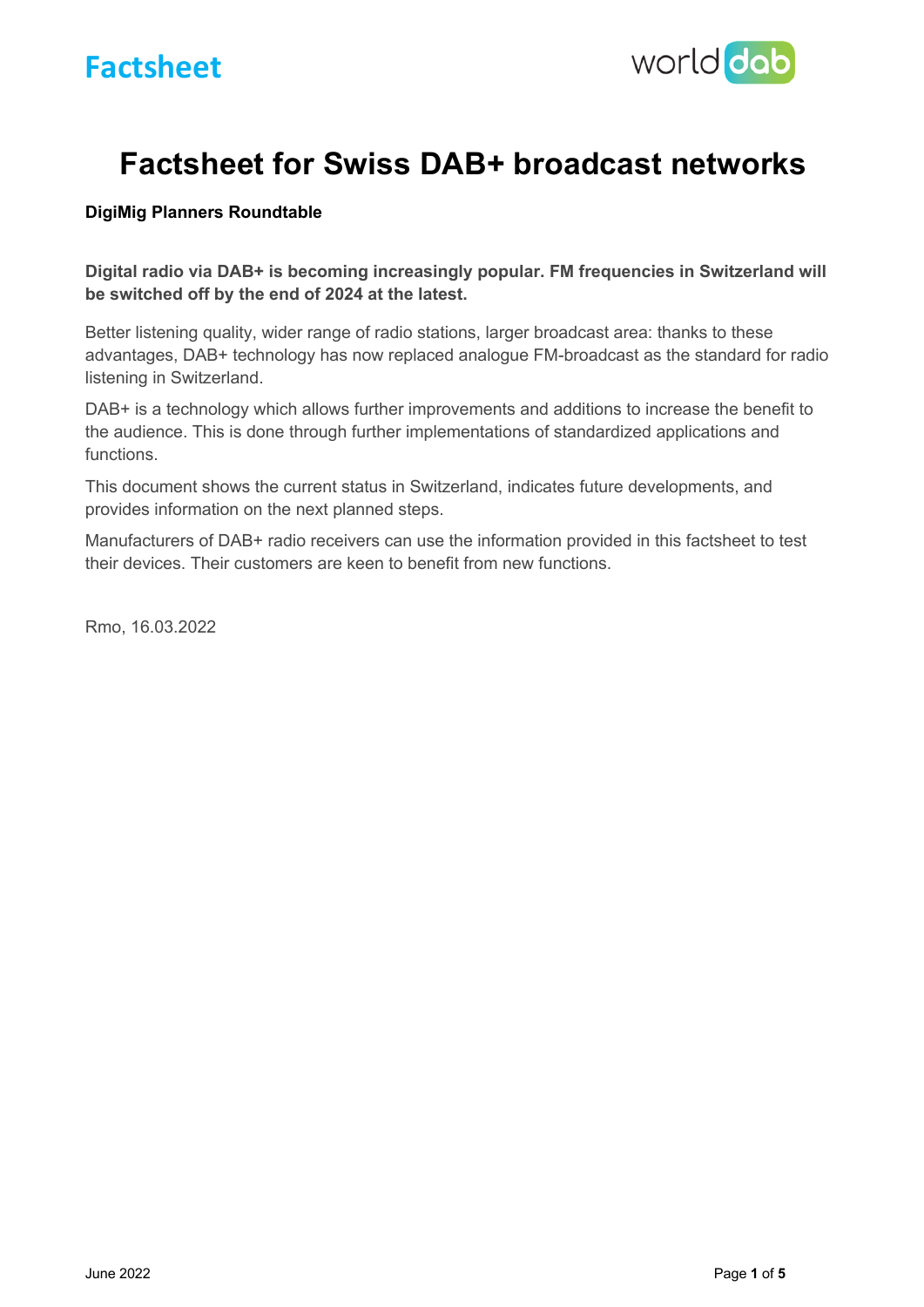



## **DAB+ Broadcast SRG SSR**

|                                                                                   | <b>SRG SSR</b>                                                                                                 |                |            |  |  |  |
|-----------------------------------------------------------------------------------|----------------------------------------------------------------------------------------------------------------|----------------|------------|--|--|--|
| <b>Broadcast</b>                                                                  | 1 ensemble per language region (total 4)                                                                       |                |            |  |  |  |
|                                                                                   | <b>SFN network</b>                                                                                             |                |            |  |  |  |
|                                                                                   | <b>Ensemble</b>                                                                                                | <b>Channel</b> | <b>EID</b> |  |  |  |
|                                                                                   | D <sub>0</sub> 1                                                                                               | 12C            | 4001       |  |  |  |
|                                                                                   | F01                                                                                                            | 12A            | 4041       |  |  |  |
|                                                                                   | 101                                                                                                            | 12A            | 4081       |  |  |  |
|                                                                                   | <b>R01</b>                                                                                                     | <b>12D</b>     | 40C1       |  |  |  |
| Radiostations                                                                     | Composition of ensembles according: www.broadcast.ch                                                           |                |            |  |  |  |
| Network ID                                                                        | According ID-concept of Swiss regulator OFCOM                                                                  |                |            |  |  |  |
| Service ID                                                                        |                                                                                                                |                |            |  |  |  |
| Audio                                                                             | Encoding exclusive DAB+ / AAC+ datarates from 48 to 96 kbit/s                                                  |                |            |  |  |  |
| Programm Type<br><b>PTY</b>                                                       | Yes                                                                                                            |                |            |  |  |  |
| <b>Station Name</b>                                                               | According to DAB+ ensemble configuration                                                                       |                |            |  |  |  |
| Song Title / Links                                                                | DLS, DLplus, per radiostation 1.2 kbit/s (configuration «short») over                                          |                |            |  |  |  |
|                                                                                   | PAD / X-PAD                                                                                                    |                |            |  |  |  |
| Artist / Composer                                                                 | DLS, DLplus, per radiostation 1.2 kbit/s (configuration «short») over<br>PAD / X-PAD                           |                |            |  |  |  |
| <b>Station Logos</b>                                                              | Yes, use of SPI in a Packet Mode Data Service in NPAD as service<br>information, no program information on SPI |                |            |  |  |  |
| <b>Traffic Information</b>                                                        | TPEG, TEC and TFP without encryption                                                                           |                |            |  |  |  |
| Announcement (TA)                                                                 | Yes (Announcement Typ 1 "Road Traffic Flash) (FIG 0/19)<br>with Cluster (FIG 0/18)                             |                |            |  |  |  |
| <b>Other Ensemble</b>                                                             | Yes                                                                                                            |                |            |  |  |  |
| Announcement (OE)                                                                 | (FIG 0/25 und FIG 0/26)                                                                                        |                |            |  |  |  |
| Service Information                                                               | Yes, frequency information (FIG 0/21)<br>$\bullet$                                                             |                |            |  |  |  |
|                                                                                   | Yes, other ensemble (FIG 0/24)<br>$\bullet$                                                                    |                |            |  |  |  |
|                                                                                   | F0/09 marking of country if original abroad<br>$\bullet$                                                       |                |            |  |  |  |
| Service Following                                                                 | Service Linking Hardlinks (switch between two data sets) FIG 0/6                                               |                |            |  |  |  |
| <b>Hardlinks</b>                                                                  | Yes                                                                                                            |                |            |  |  |  |
| <b>Softlinks</b>                                                                  | <b>No</b>                                                                                                      |                |            |  |  |  |
| Service                                                                           | Yes, FIG 0/7 changes of configurations                                                                         |                |            |  |  |  |
| Configuration                                                                     | No, FIG 0/20 stations list info for DAB+ receivers                                                             |                |            |  |  |  |
| Adaption of DAB+ standard EN300401 from 2006-06 V 1.4.1 to 2017 V 2.1.1 partially |                                                                                                                |                |            |  |  |  |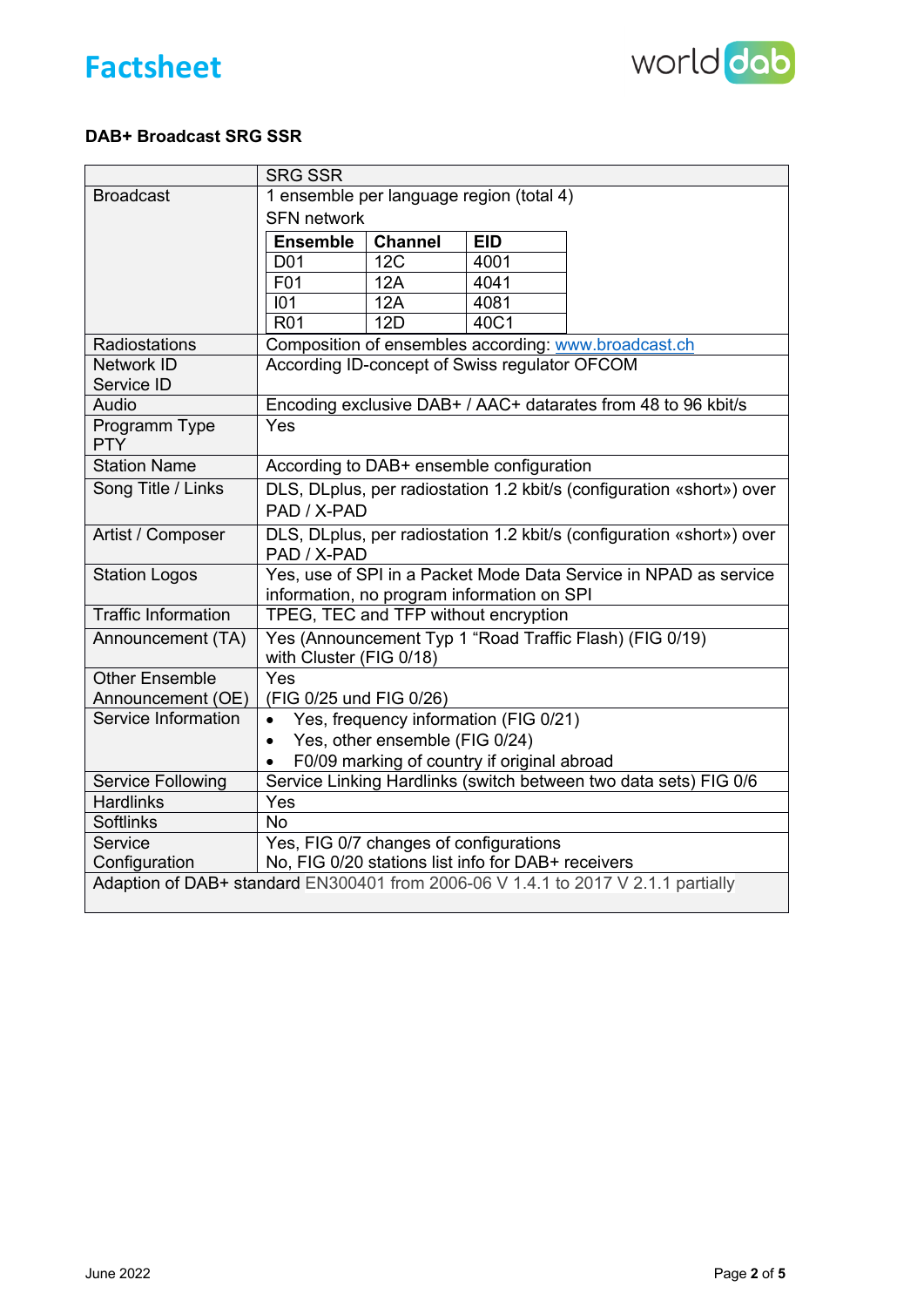



## **DAB+ Broadcast SwissMediaCast AG**

|                                                                                   | <b>SwissMediaCast</b>                                                                       |     |      |                                                                 |  |  |  |  |
|-----------------------------------------------------------------------------------|---------------------------------------------------------------------------------------------|-----|------|-----------------------------------------------------------------|--|--|--|--|
| <b>Broadcast</b>                                                                  | 1 language regional ensemble in Swiss German part                                           |     |      |                                                                 |  |  |  |  |
|                                                                                   | 4 regional ensembles in Swiss German part                                                   |     |      |                                                                 |  |  |  |  |
|                                                                                   | 1 language regional ensemble in Ticino                                                      |     |      |                                                                 |  |  |  |  |
|                                                                                   | 1 language regional ensemble in Swiss German part (planned)                                 |     |      |                                                                 |  |  |  |  |
|                                                                                   | Total 6 SFN networks and 1 planned SFN network                                              |     |      |                                                                 |  |  |  |  |
|                                                                                   |                                                                                             |     |      |                                                                 |  |  |  |  |
|                                                                                   | <b>Ensemble</b><br><b>EID</b><br><b>Channel</b>                                             |     |      |                                                                 |  |  |  |  |
|                                                                                   | SMC DCH 02                                                                                  | 07D | 4200 |                                                                 |  |  |  |  |
|                                                                                   | SMC DCH 03-N                                                                                | 07A | 4201 |                                                                 |  |  |  |  |
|                                                                                   | SMC DCH 03-O                                                                                | 09B | 4202 |                                                                 |  |  |  |  |
|                                                                                   | SMC DCH 03-                                                                                 | 08B | 4203 |                                                                 |  |  |  |  |
|                                                                                   | <b>BEFR</b>                                                                                 |     |      |                                                                 |  |  |  |  |
|                                                                                   | SMC DCH 03-VS                                                                               | 11C | 4204 |                                                                 |  |  |  |  |
|                                                                                   | SMC ICH 03                                                                                  | 08C | 4284 |                                                                 |  |  |  |  |
| Radiostations                                                                     | Composition of ensembles according: www.swissmediacast.ch                                   |     |      |                                                                 |  |  |  |  |
| Network ID                                                                        | According ID-concept of Swiss regulator OFCOM                                               |     |      |                                                                 |  |  |  |  |
| Service ID                                                                        |                                                                                             |     |      |                                                                 |  |  |  |  |
| Programm Type<br><b>PTY</b>                                                       | Yes                                                                                         |     |      |                                                                 |  |  |  |  |
| Audio                                                                             | Encoding DAB+ / AAC+ datarates of 48 - 96 kbit/s; actual datarates                          |     |      |                                                                 |  |  |  |  |
|                                                                                   | at 64 kbit/s and 32kbit/s                                                                   |     |      |                                                                 |  |  |  |  |
| <b>Station Name</b>                                                               | According to DAB+ ensemble configuration                                                    |     |      |                                                                 |  |  |  |  |
| Song Title                                                                        | DLS, DLplus planned, per radiostation between 1.2 kbit/s and                                |     |      |                                                                 |  |  |  |  |
|                                                                                   | 4kbit/s over PAD / X-PAD                                                                    |     |      |                                                                 |  |  |  |  |
| Artist / Composer                                                                 | DLS, DLplus planned, per radiostation 1.2 kbit/s and 4kbit/s                                |     |      |                                                                 |  |  |  |  |
|                                                                                   | (configuration «short») over PAD / X-PAD                                                    |     |      |                                                                 |  |  |  |  |
| DAB+ Slideshow                                                                    | MOT Slideshow in X-PAD, trigger time = now                                                  |     |      |                                                                 |  |  |  |  |
|                                                                                   | (visual display ads and images with station logos are provided by                           |     |      |                                                                 |  |  |  |  |
|                                                                                   | DAB+ slideshow)                                                                             |     |      |                                                                 |  |  |  |  |
| Station Logos via                                                                 | No. No use of SPI in NPAD due to lack of capacity units.                                    |     |      |                                                                 |  |  |  |  |
| <b>SPI in NPAD</b>                                                                |                                                                                             |     |      |                                                                 |  |  |  |  |
| <b>Traffic Information</b>                                                        | no                                                                                          |     |      |                                                                 |  |  |  |  |
| Announcement (TA)                                                                 | Yes (announcement type 1 "road traffic flash") (FIG 0/19)<br>clustered according (FIG 0/18) |     |      |                                                                 |  |  |  |  |
| <b>Other Ensemble</b>                                                             | Yes (planned)                                                                               |     |      |                                                                 |  |  |  |  |
| Announcement (OE)                                                                 | (FIG 0/25 und FIG 0/26)                                                                     |     |      |                                                                 |  |  |  |  |
| Service Information                                                               | Yes, frequency information (FIG 0/21)                                                       |     |      |                                                                 |  |  |  |  |
|                                                                                   | Yes, other ensemble (FIG 0/24)<br>$\bullet$                                                 |     |      |                                                                 |  |  |  |  |
|                                                                                   | F0/09 marking of country if original abroad                                                 |     |      |                                                                 |  |  |  |  |
| <b>Service Following</b>                                                          |                                                                                             |     |      | Service Linking Hardlinks (switch between two datasets) FIG 0/6 |  |  |  |  |
| <b>Hardlinks</b>                                                                  | Yes                                                                                         |     |      |                                                                 |  |  |  |  |
| <b>Softlinks</b>                                                                  | <b>No</b>                                                                                   |     |      |                                                                 |  |  |  |  |
| Service<br>Configuration                                                          | Yes, FIG 0/7 changes of configuration<br>No, FIG 0/20 station list info for receiver        |     |      |                                                                 |  |  |  |  |
| Adaption of DAB+ standard EN300401 from 2006-06 V 1.4.1 to 2017 V 2.1.1 partially |                                                                                             |     |      |                                                                 |  |  |  |  |
|                                                                                   |                                                                                             |     |      |                                                                 |  |  |  |  |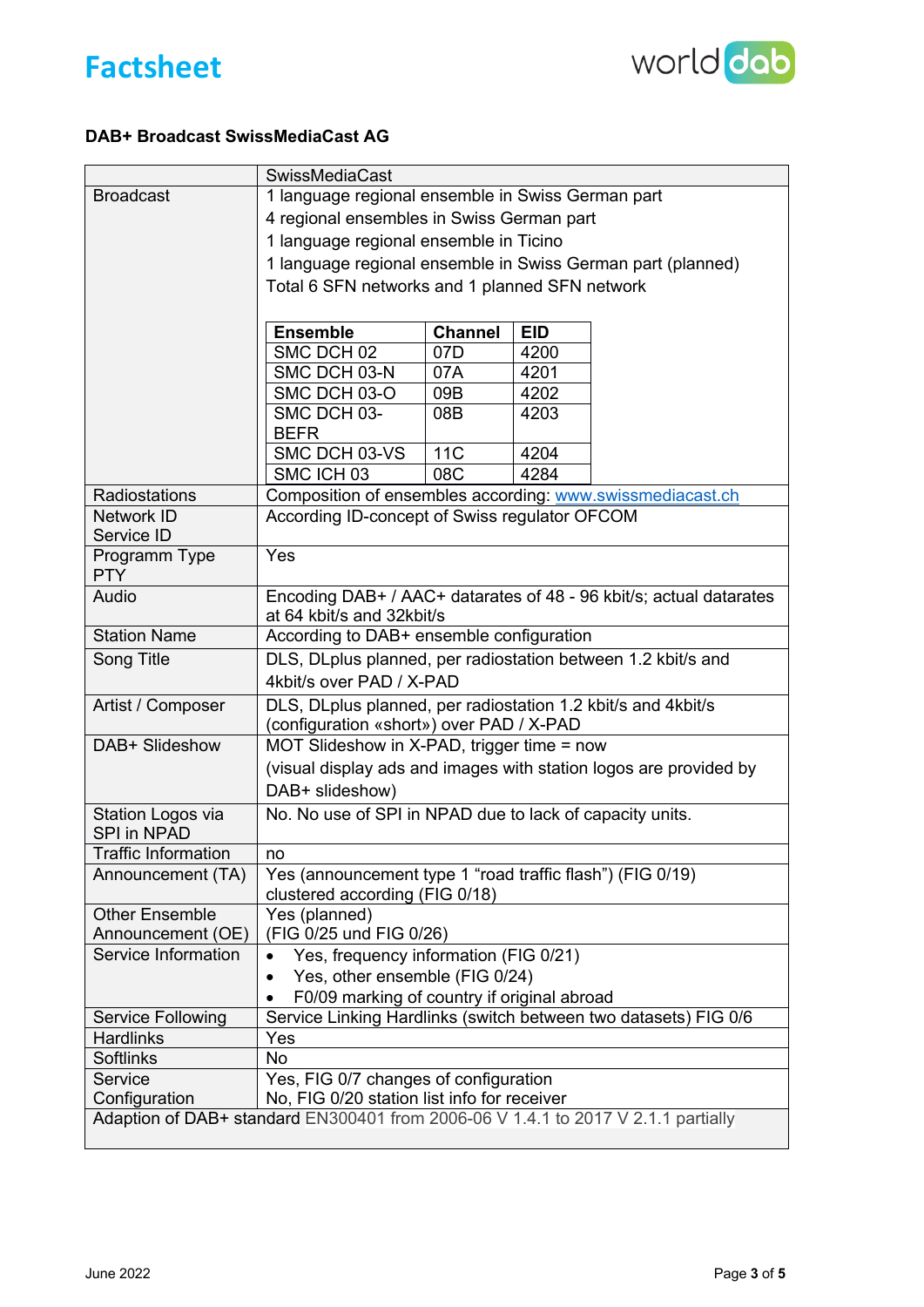



#### **DAB+ Broadcast Romandie Médias SA**

|                                                                                   | Romandie Médias SA                                                                    |  |  |  |
|-----------------------------------------------------------------------------------|---------------------------------------------------------------------------------------|--|--|--|
| <b>Broadcast</b>                                                                  | 1 Language regional ensemble in French-speaking part of<br>Switzerland                |  |  |  |
| Radiostations                                                                     | Composition of ensembles according:                                                   |  |  |  |
|                                                                                   | https://romandiemedias.ch/                                                            |  |  |  |
| Network ID                                                                        | According ID-concept of Swiss regulator OFCOM                                         |  |  |  |
| Service ID                                                                        |                                                                                       |  |  |  |
| Programm Type<br><b>PTY</b>                                                       | Yes                                                                                   |  |  |  |
| Audio                                                                             | Encoding DAB+ / AAC+ with data rates of 64 - 72 kbit/s; currently all<br>at 64 kbit/s |  |  |  |
| <b>Station Name</b>                                                               | According to DAB+ ensemble configuration                                              |  |  |  |
| Song Title                                                                        | DLS over PAD / X-PAD, per radiostation 8 kbit/s                                       |  |  |  |
| Artist / Composer                                                                 | DLS over PAD / X-PAD, per radiostation 8 kbit/s                                       |  |  |  |
| DAB+ Slideshow                                                                    | MOT Slideshow in X-PAD, trigger time = now                                            |  |  |  |
|                                                                                   | (visual display ads and images with station logos are provided by                     |  |  |  |
|                                                                                   | DAB+ slideshow)                                                                       |  |  |  |
| Station Logos via                                                                 | No. No use of SPI in NPAD due to lack of capacity units.                              |  |  |  |
| <b>SPI in NPAD</b>                                                                |                                                                                       |  |  |  |
| <b>Traffic Information</b>                                                        | Not used                                                                              |  |  |  |
| Announcement (TA)                                                                 | Yes, but not used                                                                     |  |  |  |
| <b>Other Ensemble</b>                                                             |                                                                                       |  |  |  |
| Announcement (OE)                                                                 |                                                                                       |  |  |  |
| Service Information                                                               | <b>FIG 0/9</b>                                                                        |  |  |  |
| <b>Service Following</b>                                                          | FIG 0/6 (service linking)                                                             |  |  |  |
| <b>Hardlinks</b>                                                                  | Yes                                                                                   |  |  |  |
| <b>Softlinks</b>                                                                  | <b>No</b>                                                                             |  |  |  |
| Service                                                                           | FIG 0/17                                                                              |  |  |  |
| Configuration<br>Programme Type (PTy)                                             |                                                                                       |  |  |  |
| Adaption of DAB+ standard EN300401 from 2006-06 V 1.4.1 to 2017 V 2.1.1 partially |                                                                                       |  |  |  |